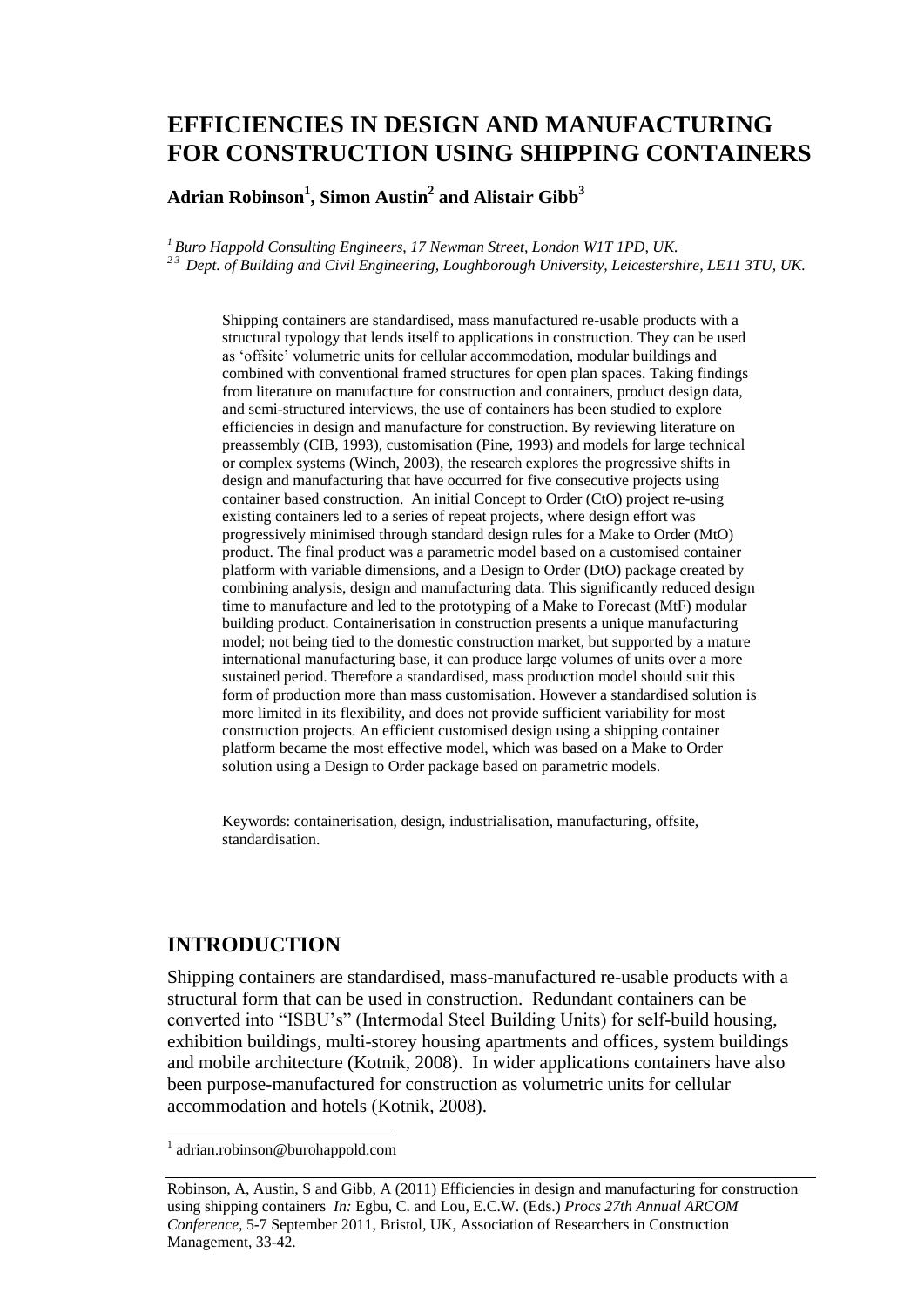The arguments for using shipping containers in construction centre on issues of construction efficiency and sustainability. Buildings can be made more efficiently than traditional onsite construction by making and fitting out purpose-made containers in the factory, and embodied energy can be saved through the re-use of redundant containers.

Containers are re-usable and re-configurable standard building blocks, but they are only a 'supplement to the existing offer of architecture' (Kotnik, 2008; p 18) rather than being a new building movement. Nevertheless, this research contests that exploring the use of these standardised products in construction, may reveal further how manufacturing and site-based activities can be combined to maximise efficiency.

# **BACKGROUND CONTEXT**

The inefficiencies of traditional on site construction in the UK have been explored and well documented in government reports and other literature (Latham, 1994; Egan, 1998; Woodhuysen and Abley, 2004). Construction in the UK is characterised by low quality, high costs, a poor safety record, adversarial contracts, low investment in research and development, and poor training, served by businesses operating nationally or locally with low capital investment (Egan, 1998).

The efficiencies of industrialisation through standardisation and preassembly have also been well explored (CIB, 1998; CIRIA, 1999; CIB, 2010: Gibb, 2000) and have been frequently asserted as a solution to construction inefficiencies. In particular the use of product development as a means of continuously improving a generic construction product using standardised components (Egan, 1998) to improve quality, reduce waste, and minimise costs through negotiated supply chains supported by businesses with adequately funded research and training.

The main benefits of standardisation are described as: improved predictability, reliability, improved quality, increased efficiency, improvement to systems and processes, lower costs, reduced waste, and increased opportunity for recycling (CIB, 1998). In a similar way, the main benefits of preassembly are quality, cost, efficiency and speed, predictability, safer working practices, and ease of maintenance and replacement (CIB, 1998).

However, the complexities of construction continue to pose significant challenges to any pronounced shift from a mostly site based construction process to a manufacturing based process (Gann, 1996). In, 2005, the proportion of projects using significant levels of manufacturing and preassembly in their construction accounted for less than 5% of the UK market for new buildings and under 2.5% of the total construction market (Goodier and Gibb, 2005).

There are several reasons why manufacturing does not suit construction. Unlike most industrialised products there is significant 'client authority' during 'manufacture' stage. The controlled stages of product design, with prototyping and manufacturing stages are replaced in construction by a complex series of design consultation, tendering, prefabrication and onsite activities (Gann, 1996; Fox and Cockerham, 2000a). Many clients are not interested in the efficiencies of process and standardisation, and will pay more and wait longer for a bespoke building product (Gibb, 2000). Furthermore, when a manufactured solution is provided, supply and demand can be sporadic, with little economy of scale, so manufacturers are unwilling to pass on the savings to the client (Gibb, 2000).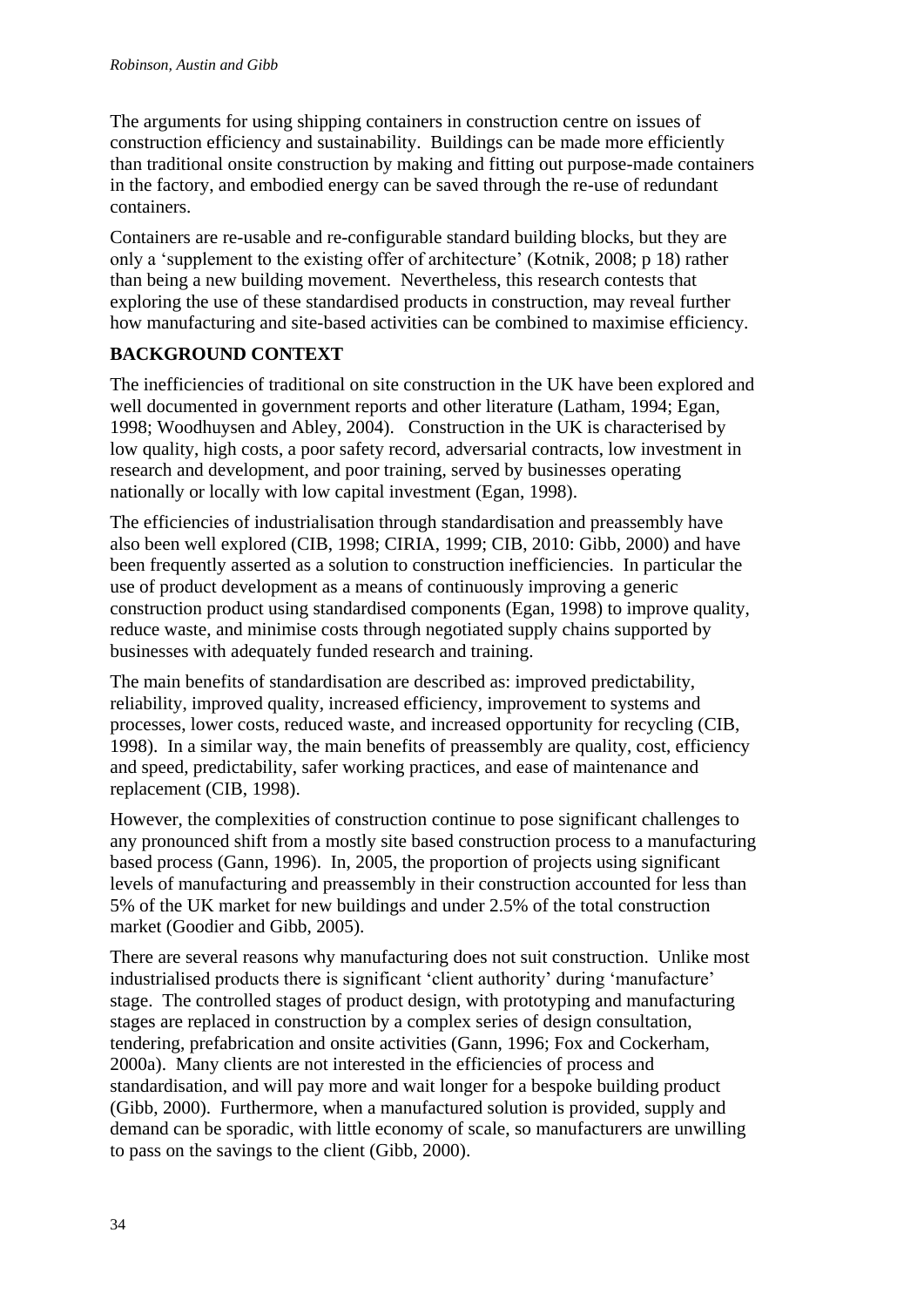To date, the most accurate models for construction and manufacture are those from systems production used in large scale and complex industries as found in the power industry, and in shipbuilding. These sectors of the market take advantage of preassembly while absorbing the effects of client led design and the impacts of site based activity (Winch, 2003).

By contrast, the standard shipping container follows a more conventional trend in product manufacture with all stages of assembly taking place under factory conditions. To offer customer choice, units are customisable through modularisation (Pine, 1993). They use interchangeable standard sub-assemblies with component groupings to create a variety of different transportation units to ISO configuration: standard dry freight container, 'flat-rack' folding containers, insulated containers, refrigerated containers ("reefers"), open top 'bulktainers', open-sided containers for pallet loading, rolling floor containers, 'swapbody' containers (with self-supporting legs) and tank container for bulk liquids. All have the support frame, ISO dimensions and corner fittings in common, but they offer the client choice through a catalogue of preengineered designs.

## **PREASSEMBLY, STANDARDISATION** and **CUSTOMISATION**

To understand how containers fit into the existing construction industry model, the research looks first at the widely used definitions for preassembly, standardisation and customisation. The following definitions have been used to describe different types or 'levels' of preassembly:

- 1. Component manufacture small scale manufactured items or 'loose parts'
- 2. Sub-assembly factory assembly of components (semi-finished elements)
- 3. Volumetric/Non-Volumetric Pre-assembly factory built units made from sub-assemblies enclosing or not enclosing space (prefabricated/integrated elements)
- 4. Modular Buildings units enclosing usable space as part of the completed building

# **After Gibb (2000)** and **CIB (2010)**

With increased industrialisation of buildings, two basic types of building system have evolved (Groak, 1992): contractor-led standard building solutions and manufacturerled component systems. Although maximizing standardisation and preassembly achieves great efficiency and predictability, the resultant solution limits choice (Gibb, 2000) and manufacturers have become adept at offering variations on standardized products, which in a manufacturing environment is described as 'mass customisation' (Pine, 1993; Keiran andTimberlake, 2004).

Customisation is a 'process of using standard components or sub-assemblies to produce variety' (Gibb, 2001). Other terms used to describe ranges of standardisation and customisation are 'Bespoke', 'Hybrid', 'Custom' and 'Standard'. (Fox and Cockerham, 2000b). The difference between custom and hybrid is that hybrid contains standard sub-assemblies with bespoke interfaces, whereas custom build has standard components up to assembly level. Furthermore, as well as customisable components and assemblies, buildings include raw or processed 'formless materials' that interface with building assemblies on site (Fox and Cockerham, 2001). The relationship between these products and types of preassembly is shown in figure 1 and later in Table 1.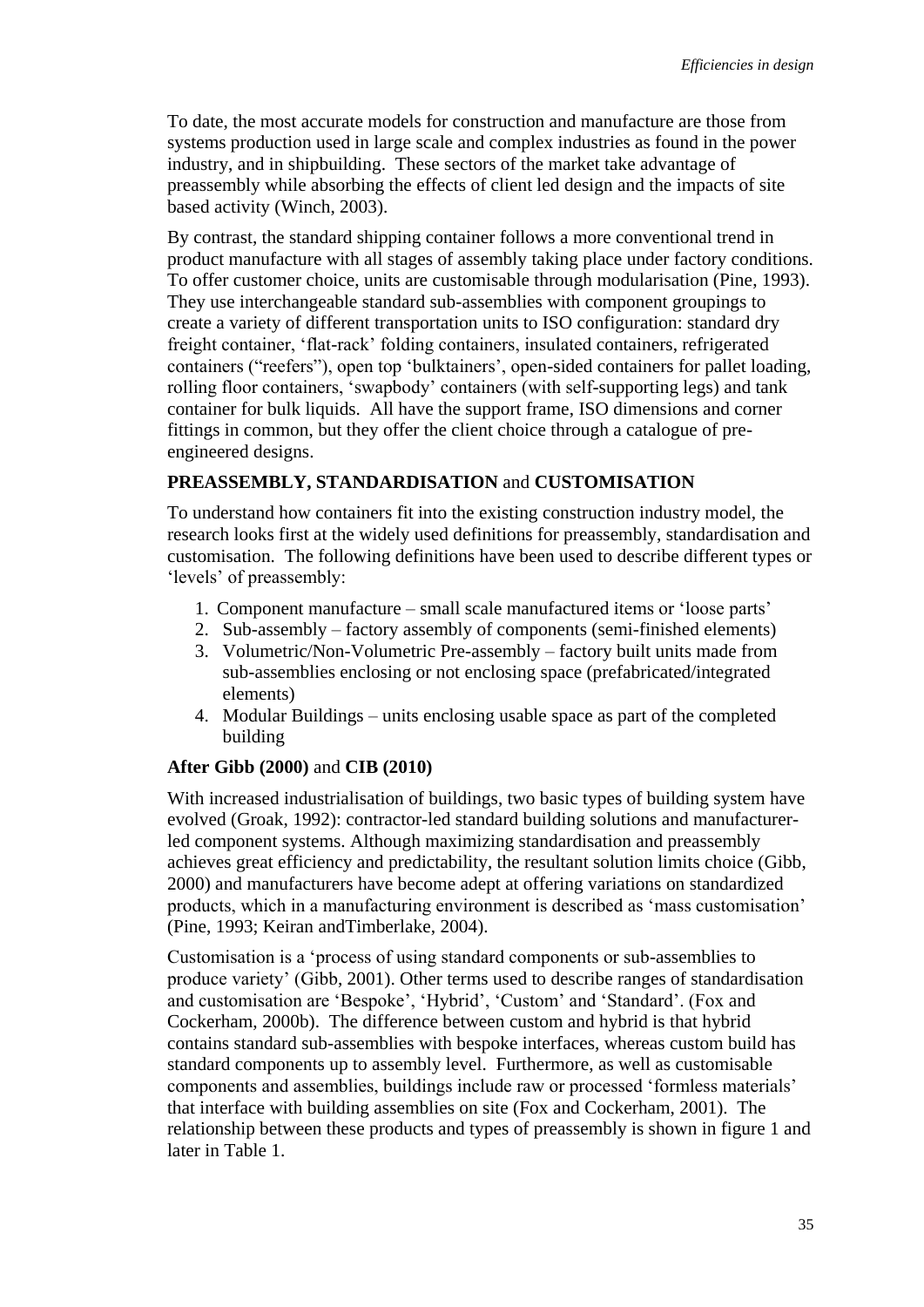

*Figure 1: Ranges of Standardised and Customised products combined with levels of preassembly*

# **COMPLEX SYSTEMS AND MODELS OF MANUFACTURING**

Large technical or complex systems such as used in the power industry employ manufacturing as well as having a relationship to site and these systems have been compared to the processes in the construction industry (Winch, 2003). Four generic production strategies can be described (Winch, 2003):

- Concept to Order (CtO): where the client initiates production at the start of information flow.
- Design to Order (DtO): where a basic product concept already exists, with a significant engineering design work done 'pre-bid' and 'post-contract'.
- Make to Order (MtO): a fully detailed design that can be configured to the customer's requirements. The product is 'customisable', but there is no additional design work to be done. Material flow starts when the customer makes the order.
- Make to Forecast (MtF): a product produced to stock and sold either during or after manufacture.

The DtO and MtO strategies happen where there are larger volumes of manufacture, and when clients are shifting responsibility by using less CtO strategies. MtF occurs where there is confidence by the manufacturer that the market demand for a standard product is strong enough to justify producing to stock.

There are three generic production processes associated with these design and manufacturing models (Winch, 2003):

- Procurement, used in CtO strategies, where the information flow for project definition is separated from the detailed design and manufacture.
- Tender, used for DtO strategies, where the product concept is the customer's specification (employer's requirements).

# **New Product Development, used for MtO (or the variant MtC) and MtF strategies.**

Buildings contain many components and assemblies using different production strategies, and the buildings themselves can be described as being on a range of individualised and rationalised building types (CIB, 2010). These terms and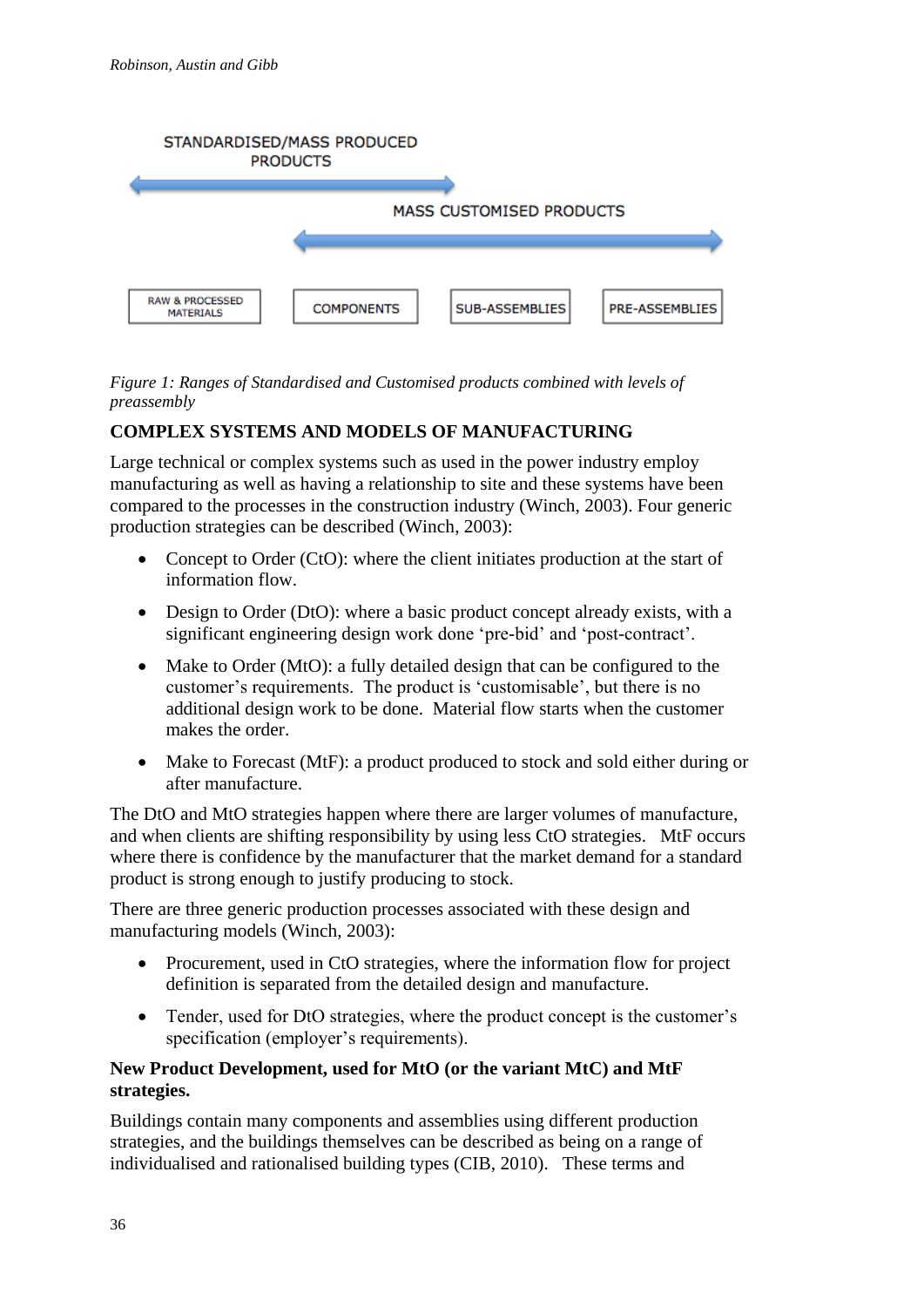definitions for building types, products and processes (CIB, 2010; Fox and Cockerham, 2000b; Groak, 1992; Winch, 2003) have been collated in Table 1.

| <b>BUILDING TYPES</b><br>CIB (2010)                    | INDIVIDUALISED<br><b>BUILDING TYPES</b> |                            |                                | RATIONALISED<br><b>BUILDING TYPES</b> |  |
|--------------------------------------------------------|-----------------------------------------|----------------------------|--------------------------------|---------------------------------------|--|
| Fox & Cockerham (2000b)                                | "Bespoke"<br>Building                   | "Hybrid"/"Custom" Building |                                | Standard<br>Buidling                  |  |
| <b>PRODUCTION</b><br><b>STRATEGIES</b><br>Winch (2003) | Concpt to Order<br>CtO                  | Design to Order<br>DtO     | Manufacture to<br>Order<br>MtO | Manufacture to<br>Forecast<br>MtF     |  |
|                                                        |                                         | <b>Mass Customised</b>     |                                | Mass Produced                         |  |
| PRODUCTION<br><b>PROCESSES</b>                         | Procured                                | Tendered<br>(Contractor    | New Product Development        |                                       |  |
| Winch (2003)<br>Groak (1992)                           | (Client Led)                            | Led)                       |                                | (Manufacturer Led)                    |  |

*Table 1: Terms for Building Types, Production Strategies and Production Processes.*

### **CHARACTERISTICS OF DESIGN AND MANUFACTURING MODELS FOR BUILDINGS USING CONTAINERS**

The research has studied five consecutive projects using purpose made shipping containers as Intermodal Steel Building Units (ISBU's). The following questions were posed with the aim of understanding the characteristics of this form of construction:

- To what extent are the systems using preassembly levels: raw materials, components, sub-assemblies, preassemblies combined for site assembly and construction (Gibb, 2000)?
- Which production strategies and processes has the system followed through successive projects (Winch, 2003)?

### **RESEARCH DESIGN METHODS**

The main approach for the research has been a literature search followed by interrogation of case study project data and 15 semi-structured interviews with clients, product developers and members of the design teams involved in the product development and design of projects.

The case study project data is primary source data generally considered 'non-reactive' (Bryman and Bell, 2007), having been written for the purposes of the execution of the project and not to hide or emphasise different aspects of the system, and so provides an impartial viewpoint of the case studies. Access was given to most technical and project management data, except commercially sensitive documents such as project cost data and contracts.

The semi-structured interview process was chosen to collect detailed information about the project and to establish reasons for design and manufacturing decisions,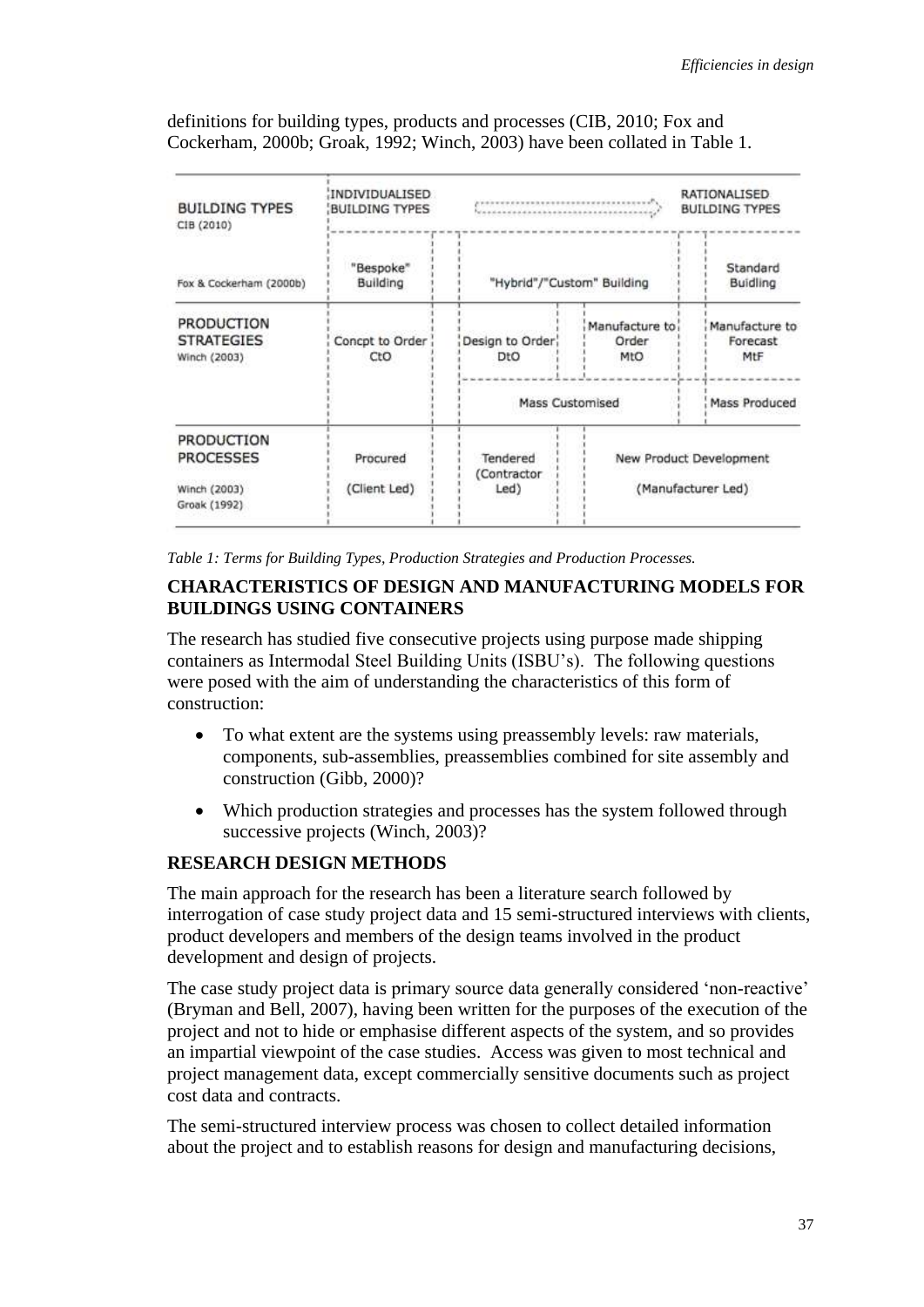providing effective access to the small number of key people involved in every project who held understanding and insights on how the projects evolved. (Gilham, 2000).

## **PROJECT CASE STUDIES**

#### *General Description*

The five main case studies (A-E) were all budget brand hotels in the UK and this was followed by prototype modular building designs for a European wide hotel brand and temporary worker housing. The modules were produced by the same overseas manufacturer, with all completed buildings the ISBU's being shipped by container ship country to country and container trailer from port to site.



*Figure 2: Generic general arrangement of containers with a steel frame ground floor structure and vertical risers* 

| Project details |                 |               |                | Programme and contract |                                                 |  |
|-----------------|-----------------|---------------|----------------|------------------------|-------------------------------------------------|--|
|                 |                 |               |                |                        |                                                 |  |
| Case Study      | No.             | of No. of No. | of             | Construction           | Procurement                                     |  |
|                 | <b>Bedrooms</b> | Units         | <b>Storeys</b> | Programme              |                                                 |  |
|                 |                 |               |                | <b>Duration</b>        |                                                 |  |
| A               | 181             | 86            | 8              | 14 months              | Contractor led Design and                       |  |
| B               | 310             | 181           |                | 11 months              | <b>Build Contract</b>                           |  |
|                 | 125             | 75            | 6              | 9 months               |                                                 |  |
| D               | 84              | 44            |                | 10 months              | Manufacturer<br>supplier<br>led<br>sub-contract |  |
| E               | 216             | 141           |                | 10 months              |                                                 |  |
|                 |                 |               |                |                        |                                                 |  |

*Table 2: Case study project detail, programme and contracts.*

Each of the hotels consisted of bedroom units in containers combined with steel frame support for open plan areas, stair cores, lift shafts and service risers.

Units were fabricated in batches of around 75 to 150 units and would typically take one week to fabricate and two further weeks to fit-out. The factory is set-up to fabricate modular products based on normal ISO standard dimensions, with a maximum output of, 2000 units per week. A manufacturing bay was set aside for these non-standard units. The requirement for non-standard ISBU's was intermittent, being approximately every 6 months. Fitting out of the units was done in a separate area to minimise any impact on normal manufacturing output.

# **DEGREES OF PREASSEMBLY**

The degree of completion to the modules was progressively increased through the sequential projects as the design and construction team and manufacturer became more experienced in where efficiencies were possible using offsite techniques.

To show degrees of preassembly, the buildings have been broken down in Figure 3 into elements corresponding to main procurement packages: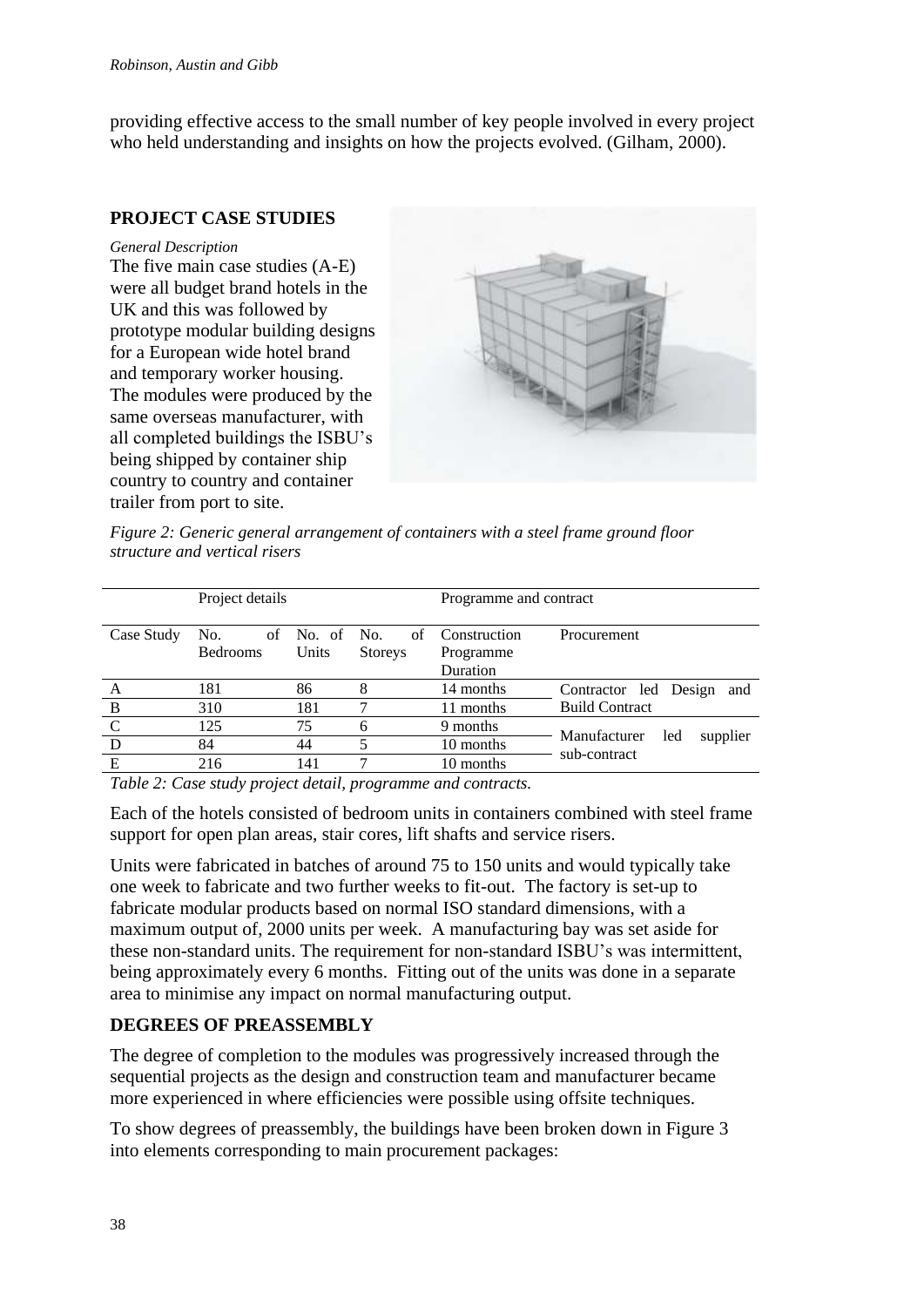- Main Structure (foundations, ground slab, upper frames/slab, lift shaft and risers, staircore, MandE services, roof structures)
- Modules (steel box and insulation, 1st finishes, 2nd finishes, bathrooms, fittings, window)
- Enclosure (external insulation, cladding, roof membrane)
- Each of the elements has then been described in terms of level of preassembly Gibb, 2000; CIB, 2010; Fox and Cockerham, 2001) and production strategy (Winch, 2003).

#### **PRODUCTION AND PROCESS STRATEGIES FOR CONTAINERS**

#### *Production Strategies*

The end goal for the design and manufacture of the containerised bedroom modules is to arrive at a Design to Order (DtO) package with a maximum of preassembly and a Make to Order (MtO) production. For the main structure and envelope there is a similar aim to minimise design effort through DtO packages and to maximise preassembly but, for both of these areas of the building, there are limitations to the degree to which customised solutions can be provided. The elements of the building related to site conditions needed to be designed from concept (CtO) due to the many unknowns and potential variations. Although technical solutions to the cladding and roofing elements using efficient production techniques and customisable solutions could be created, the influence of local planning conditions and approvals may mean that these elements are redesigned from concept (CtO) for each project, or at least by development of an existing DtO cladding solution.

Assessing the production strategies at the more detailed level of materials, components and assemblies, the research identified that raw and processed materials were 'Made to Forecast' MtF (sheet steel, plywood, insulation, plasterboard, paint). Some components were 'Made to Forecast' MtF (corner castings, connection bolts, waste pipes, bathroom fittings, conduit, wiring and doors). These were all small scale components. Larger components were 'Made to Order' MtO (connection plates/locating pins) as were subassemblies (unit frames) and pre-assemblies (completed steel modules).

The other elements of the building that remained 'Concept to Order' CtO on all the initial and developed building designs were the general arrangements for the buildings, loadings and structural analysis, and utility connections. The dimensioning and detailing of the modules started as 'Concept to Order' CtO in the first projects but became a 'Design to Order' in later developed designs. The module design dimensioning and detailing became more efficient through the development of design manuals, calculation routines and analysis linked to parametric CAD models of the units.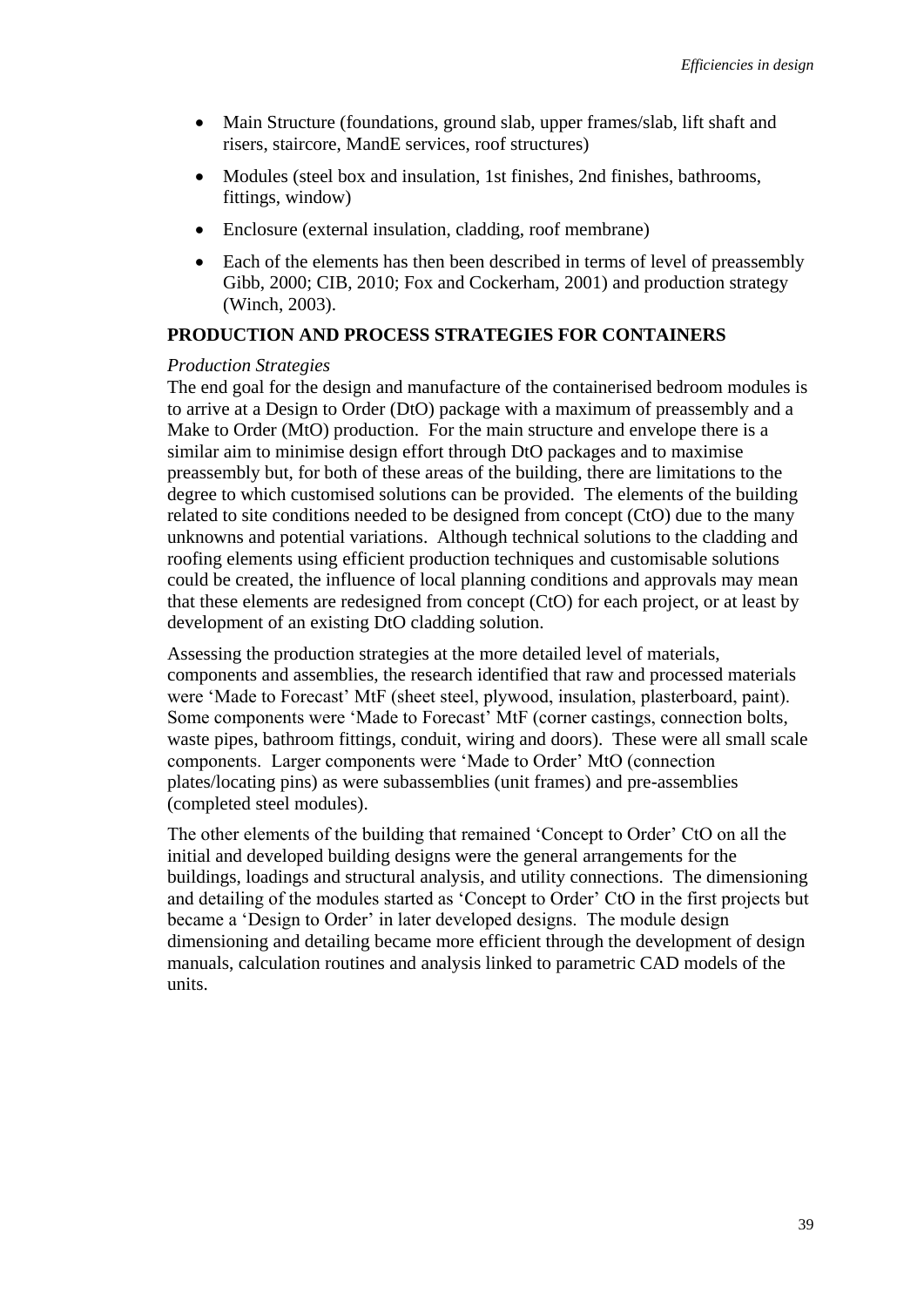

*Figure 3: Development of preassembly levels for the different construction elements in a series of case study projects.*

### *Process Strategies*

Case study projects A and B were tendered as a Design and Build contract and awarded to a main contractor working with the manufacturer supplier. Prior to project A, the same contractor/manufacturer team had collaborated on a smaller trial project, where they tested out the practical performance of the units, but this project was the first large scale deployment of the system. Although Project A was a tendered Design and Build contract, in several ways it was a New Product Development project with client design authority and could be described as Concept to Manufacture (CtM) variant (Winch, 2003), although commercial risk stayed with the main contractor.

Case study project B had some client-led aspects but it followed more closely the DtO/MtO model with a tendered design and build contract. Case study projects C to E were manufacturer-led DtO/MtO tendered sub-contracts to a main contractor; there was no client input.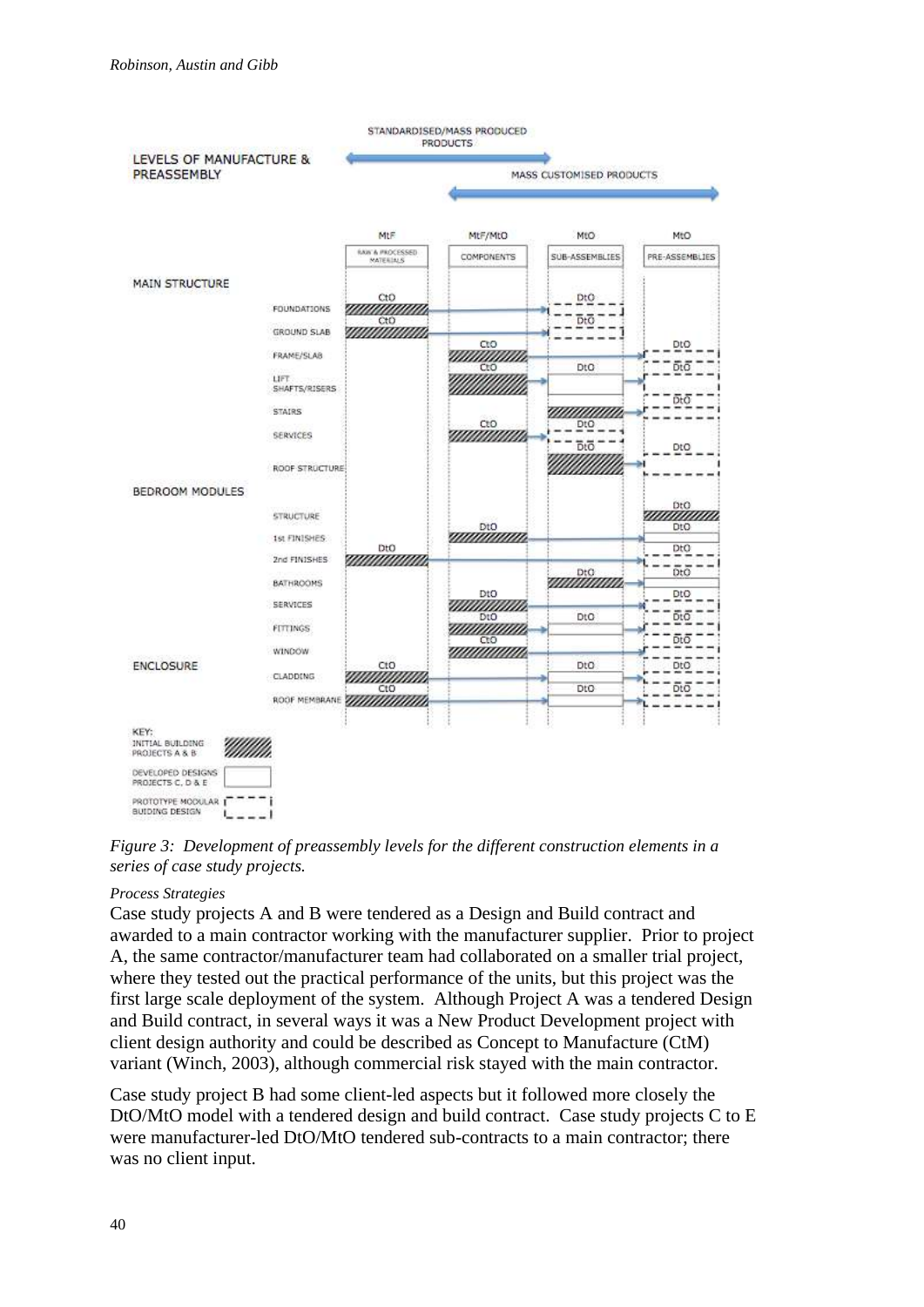#### **MASS CUSTOMISATION OF CONTAINERS AND MODULAR BUILDINGS**

As successive DtO/MtO projects became more refined and efficient, the product developer/manufacturer team were searching out further opportunities for increased efficiencies in manufacture and construction. The manufacturer, being a high volume producer, was keen to develop a more standardised mass produced building product and started to explore Manufacture to Forecast scenarios, but discovered that site conditions and market conditions still favoured a MtO product with the possibility of customisation rather than a MtF product. Also, the MtF product only showed marginal costs savings on MtO.

# **CONCLUSIONS**

Containerisation in construction presents a unique manufacturing model; not being tied to the domestic construction market, but supported by a mature international manufacturing base, it can produce large volumes of units over a more sustained period.

Production and process strategies from complex and large scale industries provide useful models for analysis of construction projects that involve increasing levels of manufactured products. In this case the manufacturer favoured a more efficient Made to Forecast model for his production facility, but found that the degree of standardisation limited its flexibility for use, and instead an efficient Made to Order solution was progressively established using a refined Design to Order package using parametric models.

# **REFERENCES**

- Barry, R. (1981), *Building Systems, industrialisation and architecture,* John Wiley and Sons, London, UK.
- CIB (1998), *Construction Industry Board Fact Sheet on Standardisation and Preassembly*, February 1998, CIB, The Netherlands.
- CIB (2010), *CIB Publication 329, New Perspective in Industrialisation in construction – A state-of-the-art report*, Girmscheid G. and Scheublin F.(eds.), CIB, The Netherlands.
- CIRIA, (1999), *176 Standardization and Pre-assembly. Adding value to construction projects*, CIRIA, London, UK.
- Creswell, J. (2003), *Research Design: Qualitative Quantitative and Mixed Method Approaches*, Sage Publications, London, UK.
- Egan, J. (1998) *Rethinking construction: the report of the Construction Task Force to the Deputy Prime Minister, John Prescott, on the scope for improving the quality and efficiency of UK construction*, Department of the Environment, Transport and the Regions Construction Task Force, London, UK.
- Fox, F. and Cockerham, G. (1999), "Exploring 'product architecture' Technical and practice", *Architects' Journal,* 18 November 1999, 50-51.
- Fox, F. and Cockerham, G. (2000a), "Facing up to interfaces Technical and practice", *Architects' Journal,* 13 January 2000, 32-33.
- Fox, F. and Cockerham, G. (2000b), "Matching design and production Technical and practice", *Architects' Journal* , 9 March 2000, 50-51.
- Fox, F., Staniforth, I. and Cockerham, G. (2001), "Design Authority Bespoke as Standard". *Manufacturing Engineer,* June 2001, 139-142.